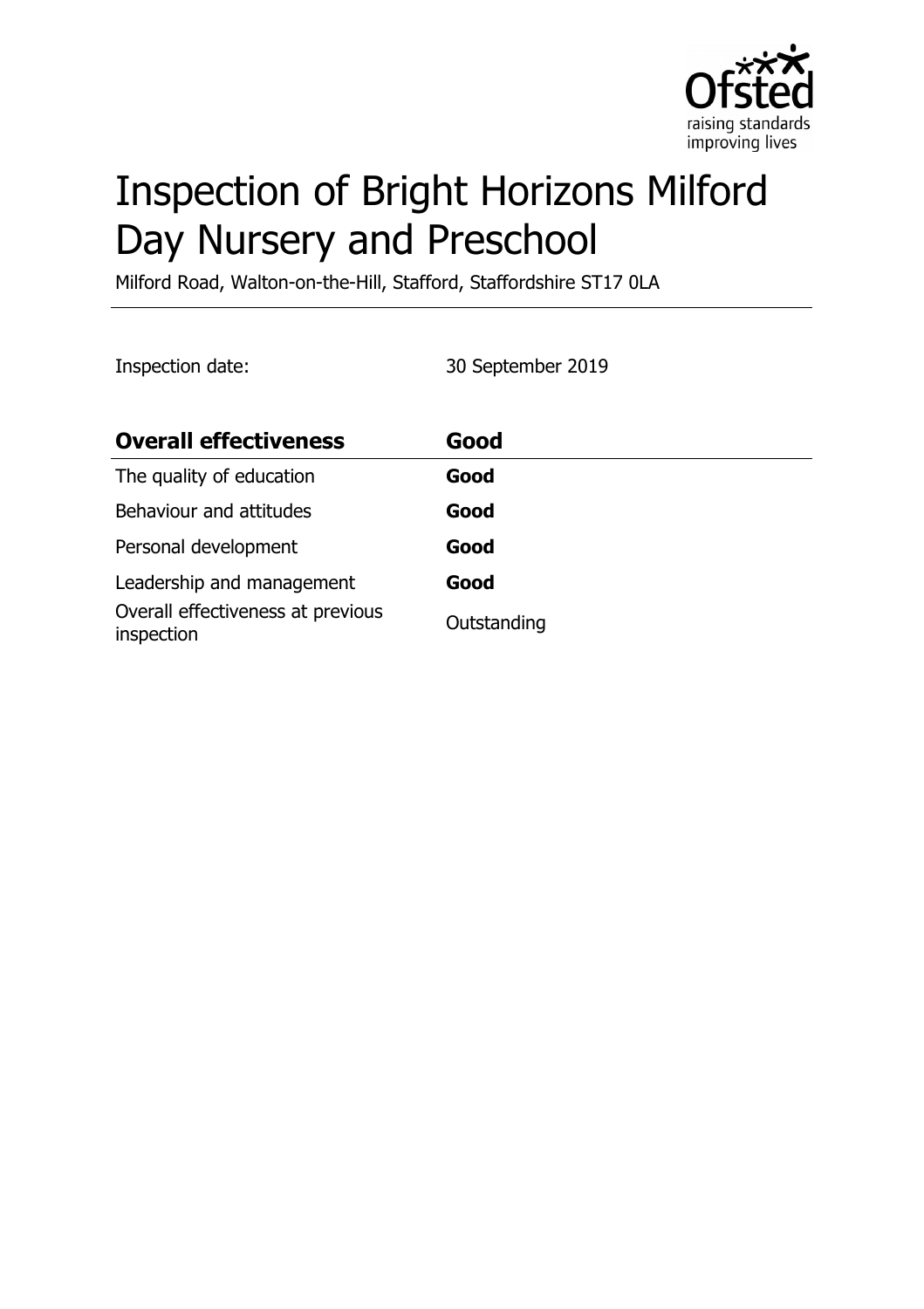

# **What is it like to attend this early years setting?**

## **The provision is good**

Children are happy and safe in this stimulating environment. Babies explore the new textures of sponges and fabric and begin to develop skills, such as sitting independently. Younger children enjoy the outdoor area. They develop their physical skills by walking across a secure bridge and happily chasing bubbles. Staff encourage children to be independent and carry out small tasks. For instance, during lunchtime older children pour their own drinks and after they have eaten they clear away their plates. Children learn from a varied curriculum. Older children explore mathematical concepts throughout the environment. For example, children use a tape measure to determine the distance cars travel down the ramp and write down the numbers from one to 20. Staff support children's play effectively. They help to stretch their thinking skills and build on their knowledge. Children make good progress. Children have plenty of opportunities to develop their writing skills using a range of tools. For instance, younger children use blocks of ice paint to make lines and marks on paper. Children display excellent behaviour and follow the rules. Children risk assess their own activities effectively. For example, older children know the dangers of large blocks falling from the table as well as when to put the safety latch on the tape measure.

## **What does the early years setting do well and what does it need to do better?**

- $\blacksquare$  A highly effective programme of training reinforces the quality of staff's practice. Leaders prioritise staff's well-being through a varied range of training opportunities, regular supervision and team meetings. As a result, staff say they feel valued and are able to professionally develop.
- $\blacksquare$  The effective key-person system ensures staff have a good knowledge about their key children. Staff obtain meaningful information from parents about their children when they start. This helps children to settle easily and to develop secure attachments with warm, caring staff.
- $\blacksquare$  Staff use effective questioning techniques which allow children to think critically. In the pre-school room, children are challenged to describe different types of materials to extend their vocabulary. Staff give children support and positive praise for their ideas. Even when a child gives an incorrect answer, the staff member praises the child's attempts.
- $\blacksquare$  Leaders are reflective and have high aspirations for the setting and there is a continual drive for improvement. They use information gathered from parents, staff and children to make further enhancements. Leaders successfully create a culture of evaluative practice throughout the nursery. Room leaders use knowledge of their key children and the environment to make further improvements.
- Children enjoy a variety of activities across all areas of learning. Staff provide all children with new experiences and exciting opportunities. They regularly think of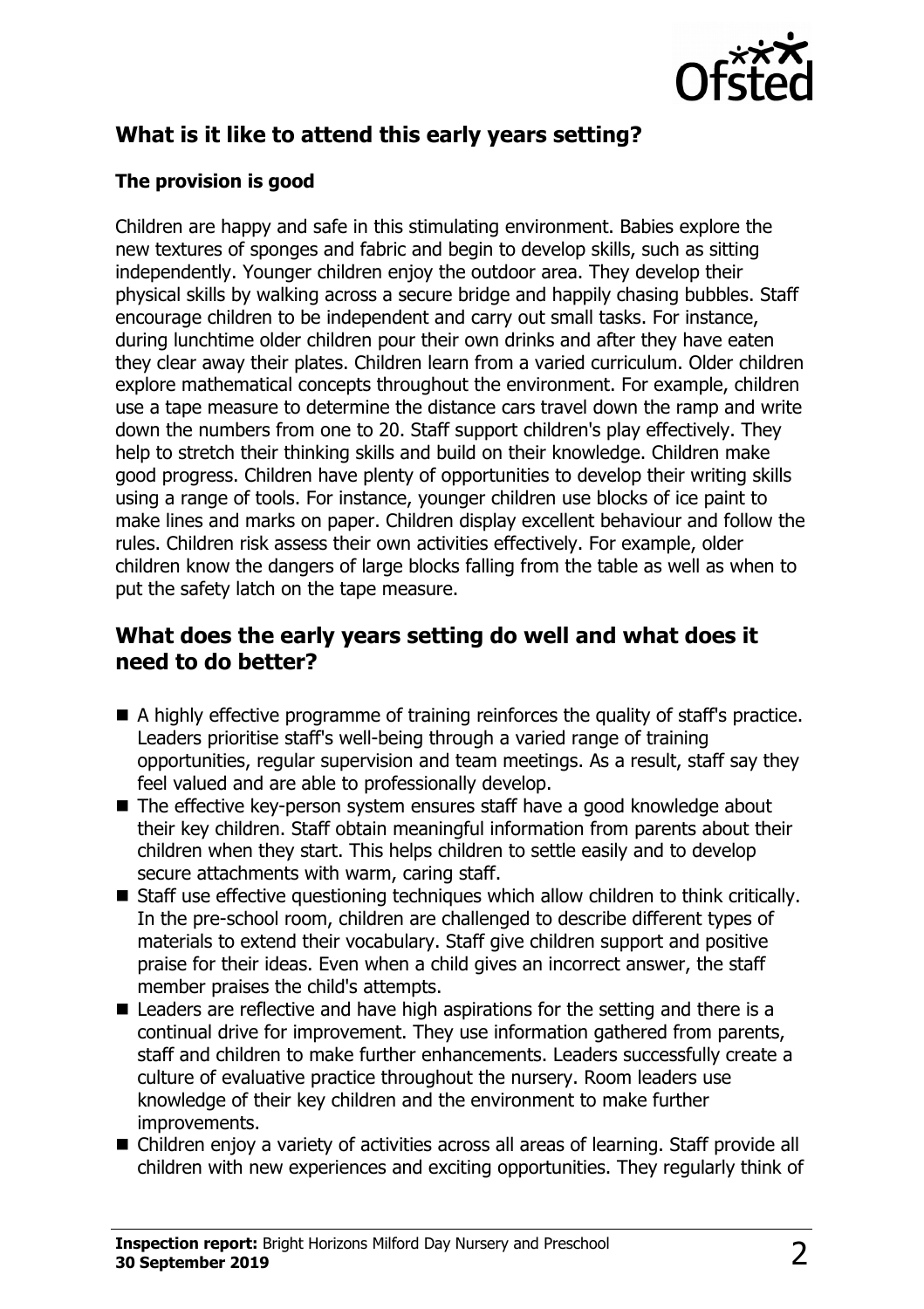

imaginative ways to enhance experiences for children. For instance, younger children discover new types of vehicles in the construction area and push vehicles through cornflour gloop to make tracks.

- $\blacksquare$  Care practices are successful in helping to promote children's good health and well-being. Children receive wholesome and nutritious meals and snacks. Staff help children understand how to keep themselves healthy. For example, staff in the nursery room discuss the benefits of eating a mix of different foods for a balanced diet.
- $\blacksquare$  Parents have lots of opportunities to share their views with the setting. Some parents say that their children are making admirable progress. They can see that their children's confidence and social skills have improved. Staff share children's progress through regular conversations with parents. However, current strategies to share information formally fail to reach all parents.
- $\blacksquare$  All children, including those with special educational needs, receive effective support from staff and leaders. Although staff plan around the children's abilities, some staff do not have high enough expectations for children's learning. As a result, the most able children do not always make as much progress as they are capable of.

## **Safeguarding**

The arrangements for safeguarding are effective.

Staff are vigilant about children's safety. They attend regular training to ensure their safeguarding knowledge is up to date. As a result, all staff can easily recognise and identify known signs of abuse to ensure the safety of children. Staff and leaders accurately record and know how to monitor any concerns effectively should the need arise. Additional to this, leaders and staff have a clear understanding of the procedure to follow and actions to take in the event of a concern. Leaders implement an effective recruitment procedure and robust induction programme. This ensures that staff are suitable, and continue to be so throughout their employment.

## **What does the setting need to do to improve?**

#### **To further improve the quality of the early years provision, the provider should:**

- strengthen staff's focus on ensuring accurate assessment of children's development in order to extend their learning to the highest level
- $\blacksquare$  continue to develop the already excellent partnerships with parents by offering more opportunities for all parents to formally discuss and share their child's progress.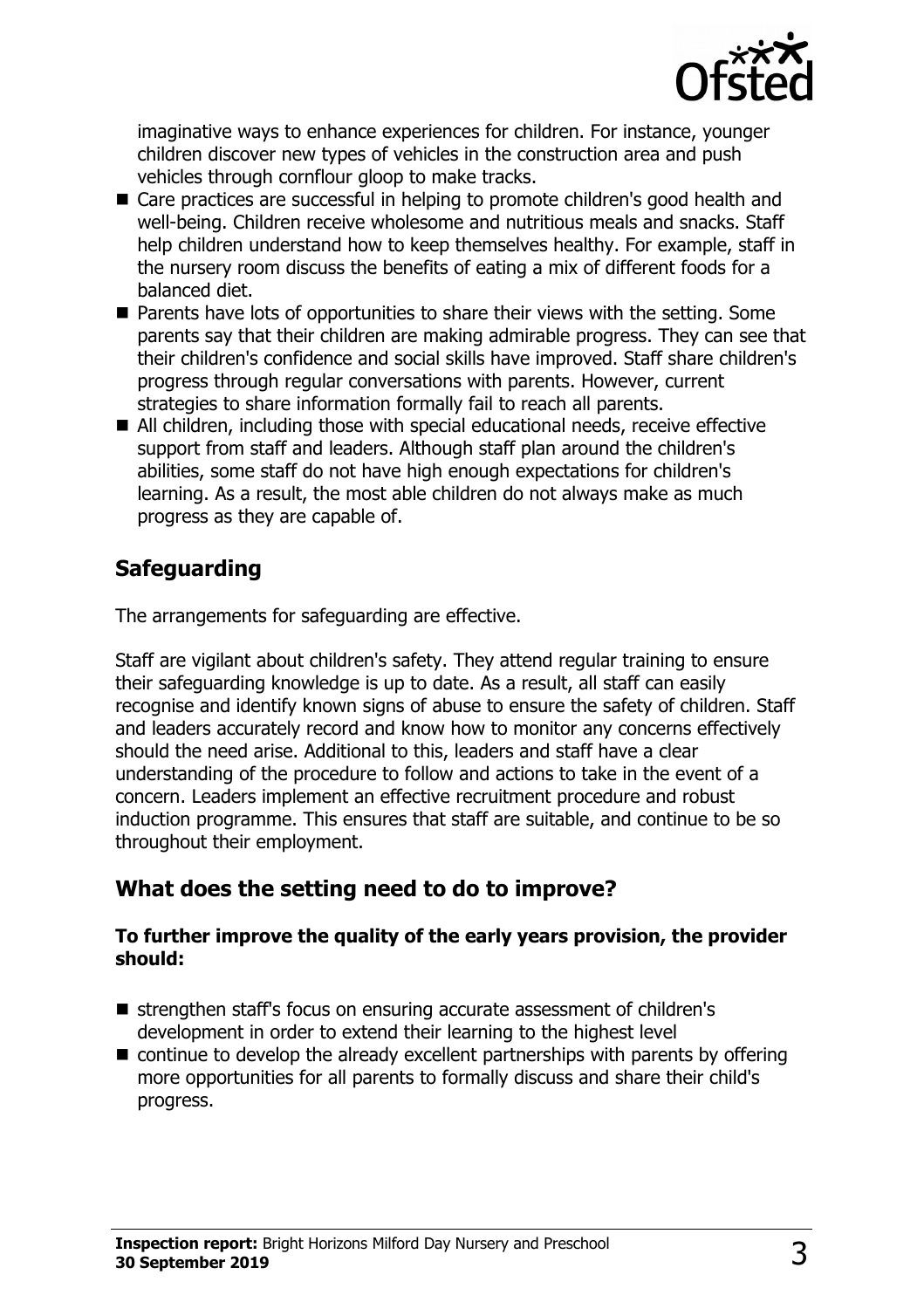

| <b>Setting details</b>                              |                                    |
|-----------------------------------------------------|------------------------------------|
| Unique reference number                             | EY288114                           |
| <b>Local authority</b>                              | Staffordshire                      |
| <b>Inspection number</b>                            | 10116280                           |
| <b>Type of provision</b>                            | Childcare on non-domestic premises |
| <b>Registers</b>                                    | Early Years Register               |
| Day care type                                       | Full day care                      |
| Age range of children                               | $0$ to 4                           |
| <b>Total number of places</b>                       | 76                                 |
| Number of children on roll                          | 82                                 |
| <b>Name of registered person</b>                    | <b>Asquith Nurseries Limited</b>   |
| <b>Registered person unique</b><br>reference number | RP900811                           |
| <b>Telephone number</b>                             | 01785 665663                       |
| Date of previous inspection                         | 19 April 2013                      |
|                                                     |                                    |

## **Information about this early years setting**

Bright Horizons Milford Day Nursery and Preschool registered in 2004. It is located in the village of Walton-on-the-Hill, Stafford. The nursery employs 22 members of childcare staff. Of these, 19 hold appropriate early years qualifications at level 3 or above. The nursery opens from 7am until 6pm on Monday to Friday, all year round, except for a week at Christmas and bank holidays. The nursery provides funded early education for two-, three- and four-year-old children.

## **Information about this inspection**

#### **Inspector**

Laura Green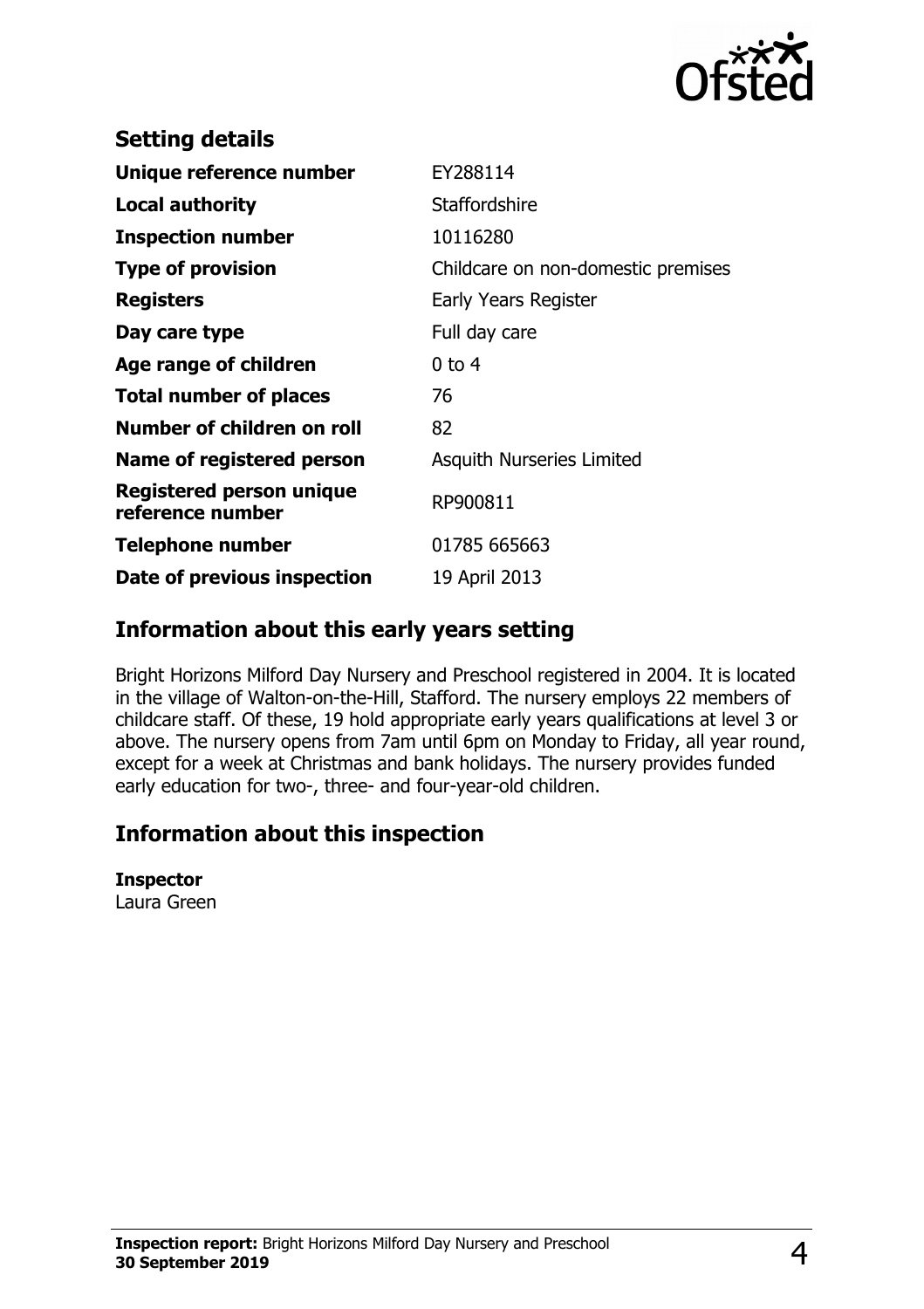

### **Inspection activities**

- $\blacksquare$  The manager took the inspector on a learning walk around the setting.
- $\blacksquare$  the inspector viewed a range of relevant documentation, such as evidence of the suitability of staff, and information relating to children's learning and staff's training.
- The inspector spoke to a small selection of parents and children, and took account of their views.
- $\blacksquare$  The manager and the inspector carried out a joint observation.
- $\blacksquare$  The inspector observed the quality of teaching during activities indoors and outdoors, and assessed the impact this has on children's learning.
- $\blacksquare$  The inspector held discussions with managers and key staff members.

We carried out this inspection under sections 49 and 50 of the Childcare Act 2006 on the quality and standards of provision that is registered on the Early Years Register. The registered person must ensure that this provision complies with the statutory framework for children's learning, development and care, known as the early years foundation stage.

If you are not happy with the inspection or the report, you can [complain to Ofsted.](http://www.gov.uk/complain-ofsted-report)